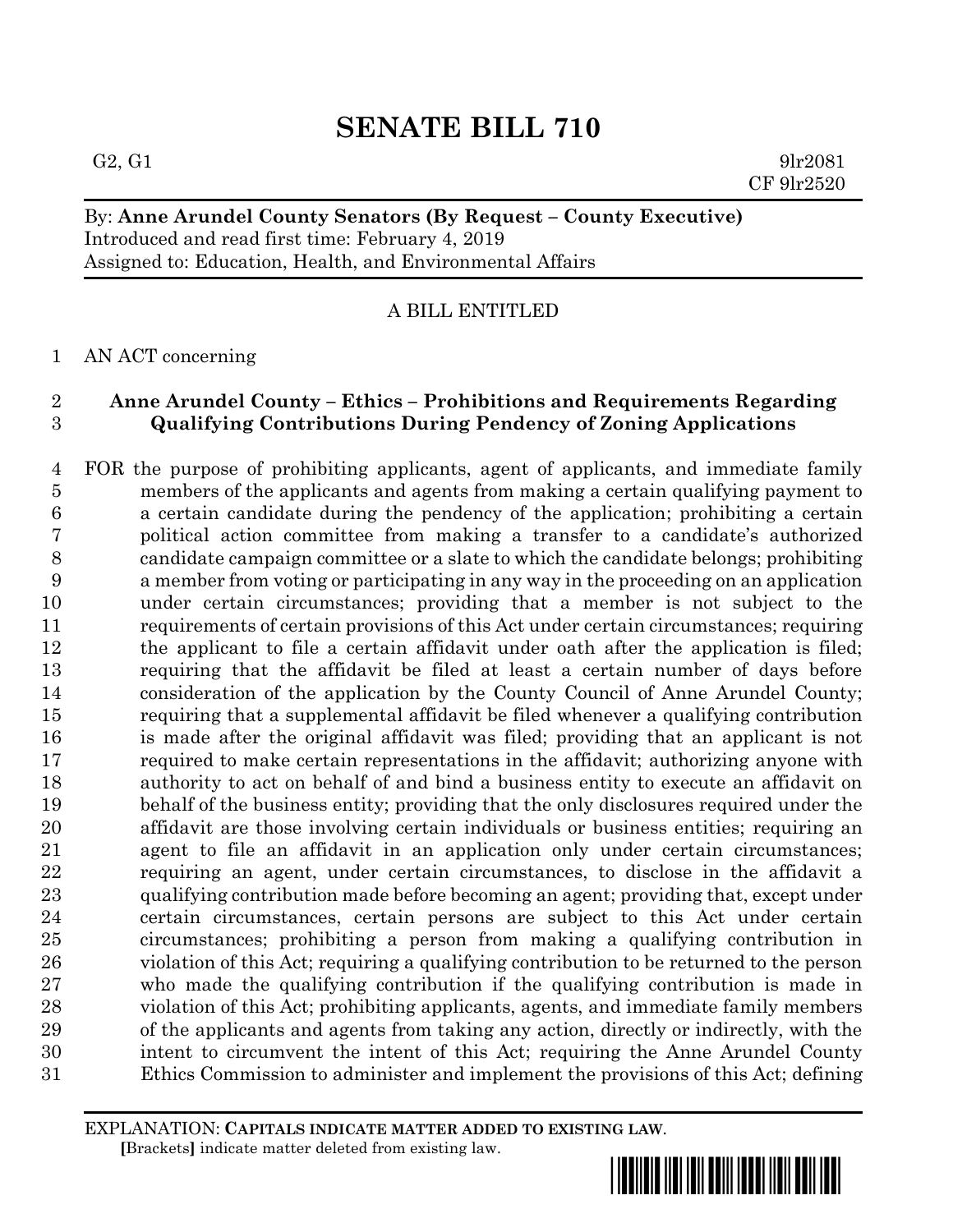## **SENATE BILL 710**

| $\mathbf{1}$<br>$\boldsymbol{2}$                | certain terms; providing for the application of this Act; making the provisions of this<br>Act severable; and generally relating to ethics in Anne Arundel County.                                                                                                                                     |  |  |  |  |
|-------------------------------------------------|--------------------------------------------------------------------------------------------------------------------------------------------------------------------------------------------------------------------------------------------------------------------------------------------------------|--|--|--|--|
| 3<br>$\overline{4}$<br>$\overline{5}$<br>6<br>7 | BY repealing and reenacting, without amendments,<br>Article - Election Law<br>Section 1–101(a), (c), (o), (ff), (oo), and (tt) and 13–306(a)(1) and (2)<br>Annotated Code of Maryland<br>(2017 Replacement Volume and 2018 Supplement)                                                                 |  |  |  |  |
| 8<br>9<br>10<br>11<br>12                        | BY repealing and reenacting, with amendments,<br>Article – General Provisions<br>Section $5-104(a)$<br>Annotated Code of Maryland<br>(2014 Volume and 2018 Supplement)                                                                                                                                 |  |  |  |  |
| 13<br>14<br>15<br>16<br>17<br>18                | BY adding to<br>Article – General Provisions<br>Section 5-869 through 5-871 to be under the new part "Part XI. Special Provisions"<br>for Anne Arundel County"<br>Annotated Code of Maryland<br>(2014 Volume and 2018 Supplement)                                                                      |  |  |  |  |
| 19<br>20                                        | SECTION 1. BE IT ENACTED BY THE GENERAL ASSEMBLY OF MARYLAND,<br>That the Laws of Maryland read as follows:                                                                                                                                                                                            |  |  |  |  |
| 21                                              | <b>Article - Election Law</b>                                                                                                                                                                                                                                                                          |  |  |  |  |
| 22                                              | $1 - 101.$                                                                                                                                                                                                                                                                                             |  |  |  |  |
| 23<br>24                                        | In this article the following words have the meanings indicated unless a<br>(a)<br>different meaning is clearly intended from the context.                                                                                                                                                             |  |  |  |  |
| 25<br>26<br>27                                  | "Authorized candidate campaign committee" means a political committee<br>(c)<br>established under Title 13 of this article and authorized by a candidate to promote the<br>candidate's candidacy.                                                                                                      |  |  |  |  |
| 28<br>29<br>30<br>31                            | "Contribution" means the gift or transfer, or promise of gift or transfer,<br>(1)<br>$\circ$<br>of money or other thing of value to a campaign finance entity to promote or assist in the<br>promotion of the success or defeat of a candidate, political party, question, or prospective<br>question. |  |  |  |  |
| 32                                              | "Contribution" includes:<br>(2)                                                                                                                                                                                                                                                                        |  |  |  |  |
| 33<br>34                                        | proceeds from the sale of tickets to a campaign fund-raising<br>(i)<br>event; and                                                                                                                                                                                                                      |  |  |  |  |
| 35                                              | a coordinated expenditure as defined in $\S$ 13–249 of this article.<br>(ii)                                                                                                                                                                                                                           |  |  |  |  |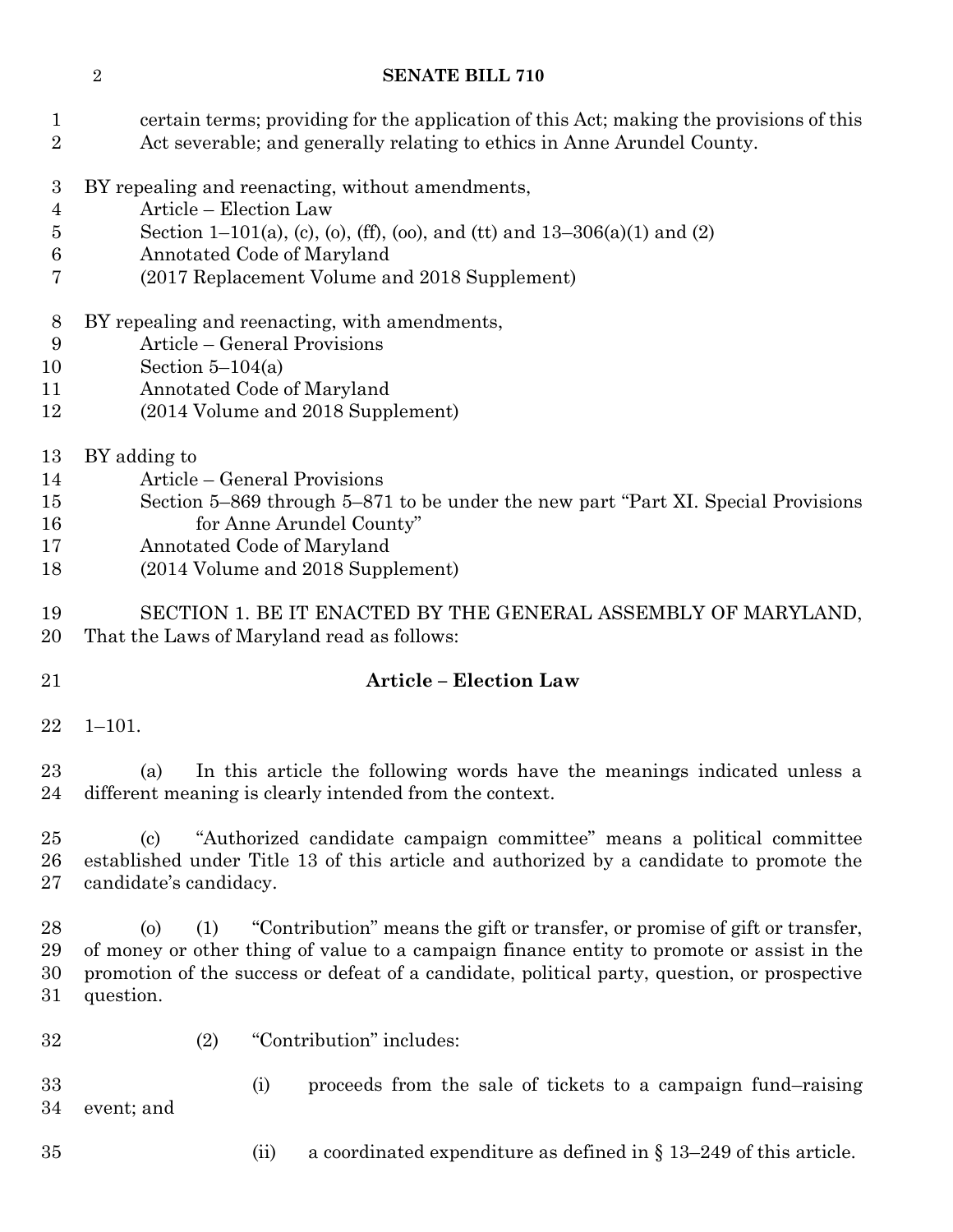(3) "Contribution" does not include the costs associated with the establishment, administration, or solicitation of voluntary contributions to a political action committee established by a corporation, limited liability company, general partnership, limited partnership, membership organization, trade association, cooperative, or corporation without capital stock as long as the political action committee only solicits contributions from employees of the organization that established the political action committee, or members of the organization that established the political action committee, and the employees or members are participating in a payroll deduction program established by the employer of the employee or member.

- (ff) "Political action committee" means a political committee that is not:
- 11 (1) a political party;
- (2) a central committee;
- (3) a slate;
- (4) a legislative party caucus committee;
- (5) an authorized candidate campaign committee; or
- 16 (6) a ballot issue committee.

 (oo) "Slate" means a political committee of two or more candidates who join together to conduct and pay for joint campaign activities.

 (tt) "Treasurer" means an individual appointed in accordance with Title 13, Subtitle 2 of this article.

13–306.

(a) (1) In this section the following words have the meanings indicated.

 (2) (i) "Donation" means the gift or transfer, or promise of gift or transfer, of money or other thing of value to a person who makes independent expenditures.

 (ii) "Donation" does not include any amount of money or any other thing of value:

27 1. received by a person in the ordinary course of any trade or business conducted by the person, whether for profit or not for profit, or in the form of investments in the person's business; or

 2. A. that the donor and the person receiving the money or thing of value expressly agree in writing may not be used for independent expenditures;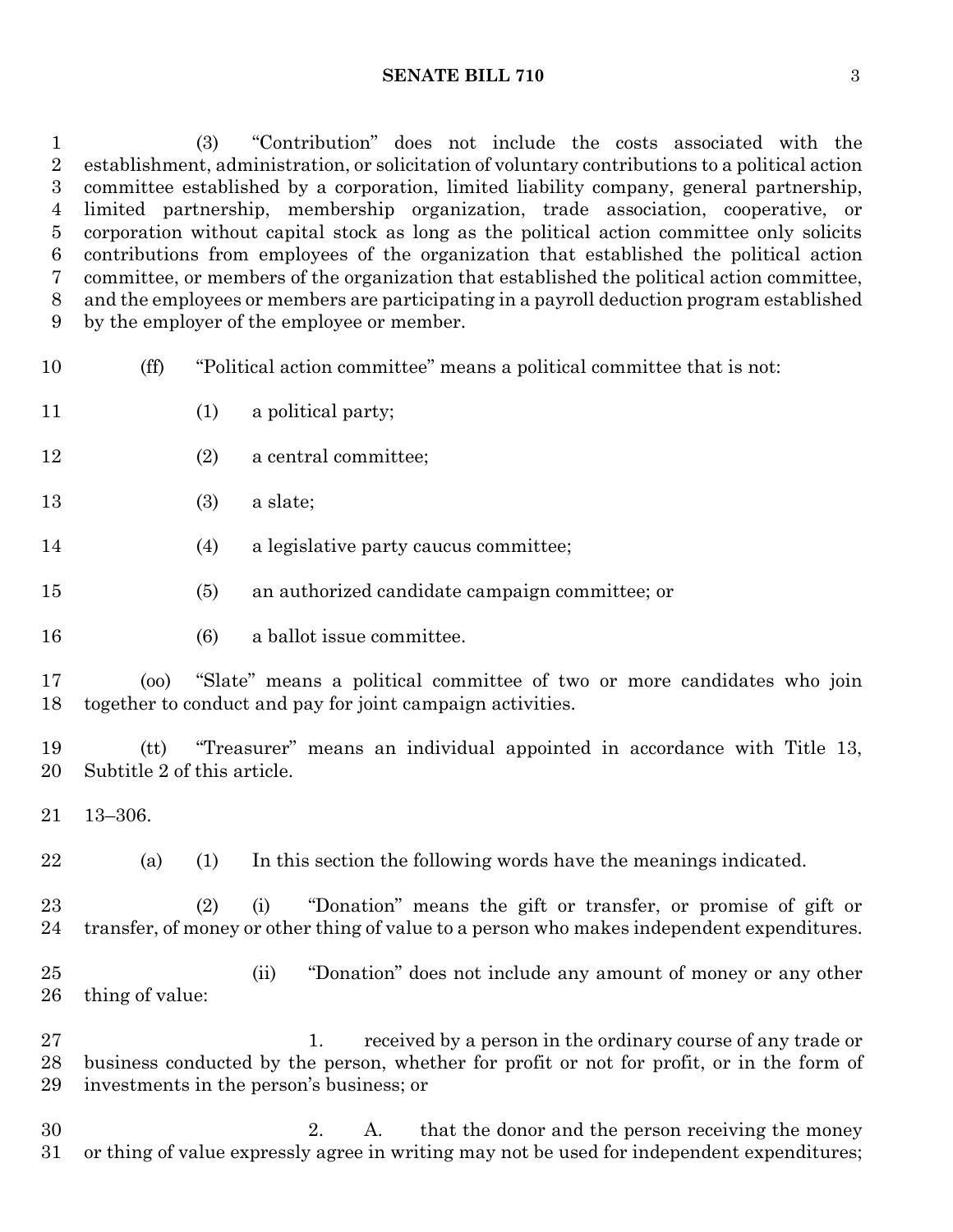|                 | <b>SENATE BILL 710</b><br>$\overline{4}$                                                                                                                                                                                   |
|-----------------|----------------------------------------------------------------------------------------------------------------------------------------------------------------------------------------------------------------------------|
| $\mathbf 1$     | and                                                                                                                                                                                                                        |
| $\sqrt{2}$<br>3 | in the case of a monetary donation, is deposited in a<br>B.<br>separate bank account that is never used for independent expenditures.                                                                                      |
| $\overline{4}$  | <b>Article - General Provisions</b>                                                                                                                                                                                        |
| $\overline{5}$  | $5 - 104.$                                                                                                                                                                                                                 |
| 6<br>7<br>8     | Except as provided in subsections (b) and (c) of this section AND IN SECTION<br>(a)<br>§ 5-871 OF THIS TITLE, this title shall be administered and implemented by the Ethics<br>Commission.                                |
| 9               | 5-867. RESERVED.                                                                                                                                                                                                           |
| 10              | 5-868. RESERVED.                                                                                                                                                                                                           |
| 11              | PART XI. SPECIAL PROVISIONS FOR ANNE ARUNDEL COUNTY.                                                                                                                                                                       |
| 12              | $5 - 869.$                                                                                                                                                                                                                 |
| 13<br>14        | IN<br>(A)<br>THIS PART THE FOLLOWING WORDS HAVE<br>THE MEANINGS<br><b>INDICATED.</b>                                                                                                                                       |
| 15<br>16<br>17  | "AGENT" MEANS AN INDIVIDUAL OR A BUSINESS ENTITY HIRED OR<br>(1)<br>(B)<br>RETAINED BY AN APPLICANT FOR ANY PURPOSE RELATING TO THE LAND THAT IS<br>THE SUBJECT OF AN APPLICATION IF THE INDIVIDUAL OR BUSINESS ENTITY IS: |
| 18              | (I)<br>AN ACCOUNTANT;                                                                                                                                                                                                      |
| 19              | (II)<br>AN ATTORNEY;                                                                                                                                                                                                       |
| $20\,$          | (III)<br>AN ARCHITECT;                                                                                                                                                                                                     |
| 21              | AN ENGINEER;<br>(IV)                                                                                                                                                                                                       |
| 22              | A LAND USE CONSULTANT;<br>(V)                                                                                                                                                                                              |
| 23              | AN ECONOMIC CONSULTANT;<br>(VI)                                                                                                                                                                                            |
| 24              | (VII) A REAL ESTATE AGENT;                                                                                                                                                                                                 |
| $25\,$          | (VIII) A REAL ESTATE BROKER;                                                                                                                                                                                               |
|                 |                                                                                                                                                                                                                            |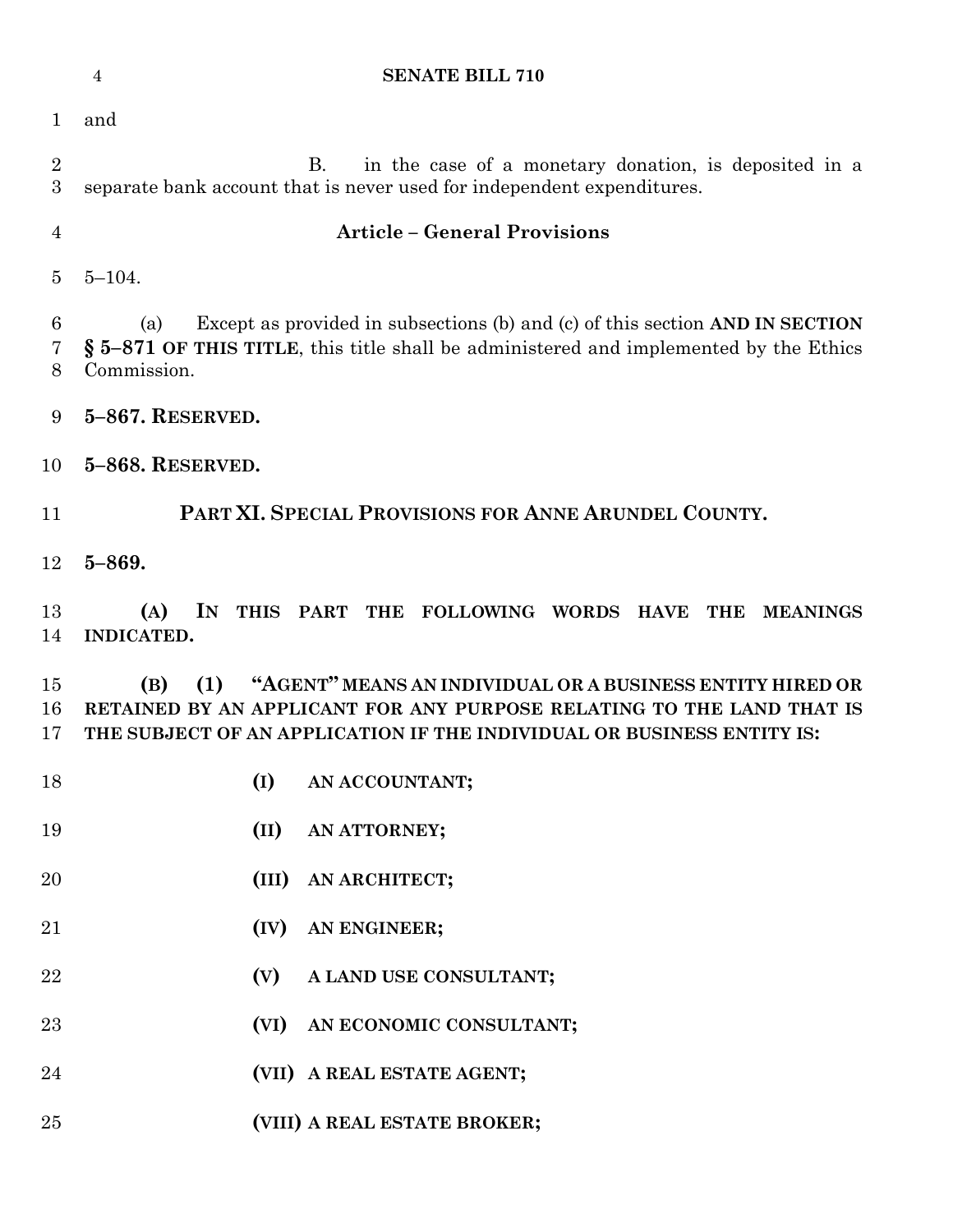| $\mathbf{1}$        | (IX)<br>A TRAFFIC CONSULTANT; OR                                                              |
|---------------------|-----------------------------------------------------------------------------------------------|
| $\overline{2}$      | (X)<br>A TRAFFIC ENGINEER.                                                                    |
| 3                   | "AGENT" INCLUDES:<br>(2)                                                                      |
| $\overline{4}$      | AS TO A CORPORATION DESCRIBED IN PARAGRAPH (1) OF<br>(I)                                      |
| $\bf 5$             | THIS SUBSECTION, ITS OFFICERS, DIRECTORS, AND MAJORITY STOCKHOLDERS WHO                       |
| 6                   | ARE ENGAGED IN SUBSTANTIVE ACTIVITIES RELATING SPECIFICALLY TO LAND                           |
| $\overline{7}$<br>8 | DEVELOPMENT IN ANNE ARUNDEL COUNTY AS A REGULAR PART OF THEIR<br>ONGOING BUSINESS ACTIVITIES; |
| 9                   | AS TO A PARTNERSHIP OR LIMITED PARTNERSHIP<br>(II)                                            |
| 10                  | DESCRIBED IN PARAGRAPH (1) OF THIS SUBSECTION, ITS GENERAL PARTNERS AND                       |
| 11                  | LIMITED PARTNERS WHO ARE ENGAGED IN SUBSTANTIVE ACTIVITIES RELATING                           |
| 12                  | SPECIFICALLY TO LAND DEVELOPMENT IN ANNE ARUNDEL COUNTY AS A REGULAR                          |
| 13                  | PART OF THEIR ONGOING BUSINESS ACTIVITIES; AND                                                |
| 14                  | AS TO A JOINT VENTURE DESCRIBED IN PARAGRAPH (1) OF<br>(III)                                  |
| 15                  | THIS SUBSECTION, THE PRINCIPAL MEMBERS OF THE JOINT VENTURE WHO ARE                           |
| 16                  | ENGAGED IN SUBSTANTIVE ACTIVITIES RELATING SPECIFICALLY TO LAND                               |
| $17\,$              | DEVELOPMENT IN ANNE ARUNDEL COUNTY AS A REGULAR PART OF THEIR                                 |
| 18                  | ONGOING BUSINESS ACTIVITIES.                                                                  |
|                     |                                                                                               |
| 19                  | (1) "APPLICANT" MEANS AN INDIVIDUAL OR A BUSINESS ENTITY<br>(C)                               |
| 20                  | THAT IS:                                                                                      |
|                     |                                                                                               |
| 21                  | A TITLE OWNER OR CONTRACT PURCHASER OF LAND THAT<br>(I)                                       |
| 22                  | IS THE SUBJECT OF AN APPLICATION;                                                             |
| 23                  | A TRUSTEE THAT HAS AN INTEREST IN LAND THAT IS THE<br>(II)                                    |
| 24                  | SUBJECT OF AN APPLICATION, EXCLUDING A TRUSTEE DESCRIBED IN A MORTGAGE                        |
| 25                  | OR DEED OF TRUST; OR                                                                          |
|                     |                                                                                               |
| 26                  | A HOLDER OF AT LEAST A 5% INTEREST IN A BUSINESS<br>(III)                                     |
| 27                  | ENTITY THAT HAS AN INTEREST IN LAND THAT IS THE SUBJECT OF AN APPLICATION,                    |
| 28                  | <b>BUT ONLY IF:</b>                                                                           |
|                     |                                                                                               |
| 29                  | THE HOLDER OF AT LEAST A 5% INTEREST HAS<br>1.                                                |
| 30                  | SUBSTANTIVE INVOLVEMENT IN DIRECTING THE AFFAIRS OF THE BUSINESS ENTITY                       |
| 31                  | WITH AN INTEREST IN THE LAND THAT IS THE SUBJECT OF AN APPLICATION WITH                       |
| 32                  | SPECIFIC REGARD TO THE DISPOSITION OF THAT LAND; OR                                           |
|                     |                                                                                               |
|                     |                                                                                               |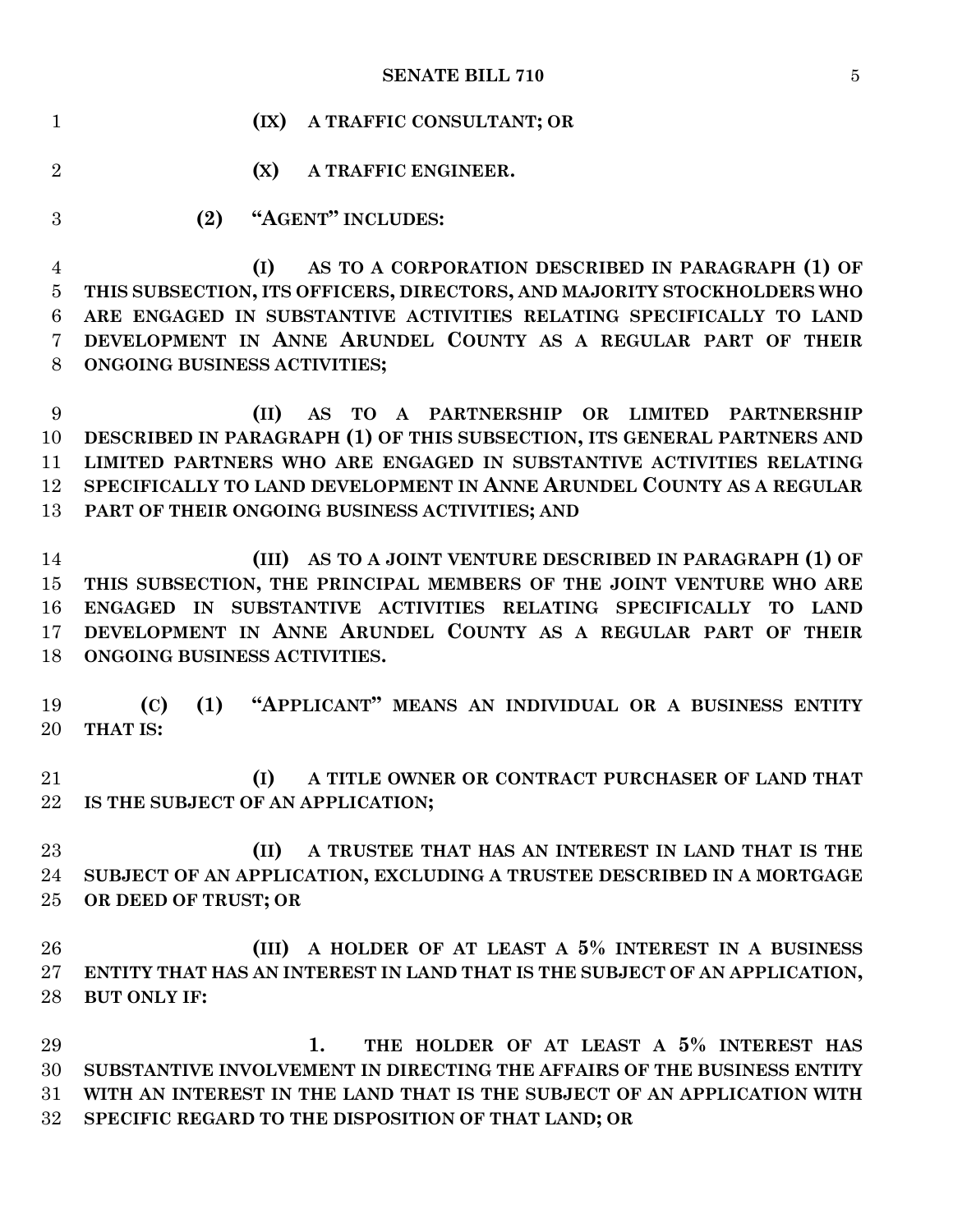### **SENATE BILL 710**

 **2. THE HOLDER OF AT LEAST A 5% INTEREST IS ENGAGED IN SUBSTANTIVE ACTIVITIES SPECIFICALLY PERTAINING TO LAND DEVELOPMENT IN ANNE ARUNDEL COUNTY AS A REGULAR PART OF THE BUSINESS ENTITY'S ONGOING BUSINESS ACTIVITIES.**

**(2) "APPLICANT" INCLUDES:**

 **(I) ANY BUSINESS ENTITY IN WHICH A PERSON DESCRIBED IN PARAGRAPH (1) OF THIS SUBSECTION HOLDS AT LEAST A 5% INTEREST; AND**

 **(II) THE DIRECTORS AND OFFICERS OF A BUSINESS ENTITY THAT ACTUALLY HOLDS TITLE TO THE LAND OR IS A CONTRACT PURCHASER OF THE LAND THAT IS THE SUBJECT OF AN APPLICATION.**

- 
- **(3) "APPLICANT" DOES NOT INCLUDE:**

 **(I) A FINANCIAL INSTITUTION THAT HAS LOANED MONEY OR EXTENDED FINANCING FOR THE ACQUISITION, DEVELOPMENT, OR CONSTRUCTION OF IMPROVEMENTS ON ANY LAND THAT IS THE SUBJECT OF AN APPLICATION;**

- **(II) A MUNICIPAL CORPORATION OR PUBLIC CORPORATION;**
- 
- **(III) A PUBLIC AUTHORITY;**

 **(IV) A PUBLIC UTILITY REGULATED BY THE PUBLIC SERVICE COMMISSION IN ANY INSTANCE WHERE THE UTILITY IS ENGAGED IN OR CONDUCTING REGULATED ACTIVITIES THAT HAVE BEEN APPROVED BY THE PUBLIC SERVICE COMMISSION OR ARE ALLOWED UNDER DIVISION I OF THE PUBLIC UTILITIES ARTICLE; OR**

 **(V) THE DIRECTORS AND OFFICERS OF ANY ENTITY THAT DOES NOT HOLD TITLE TO THE LAND OR IS NOT THE CONTRACT PURCHASER OF THE LAND THAT IS THE SUBJECT OF AN APPLICATION.**

- **(D) "APPLICATION" MEANS:**
- **(1) AN APPLICATION OR A REQUEST FOR:**
- **(I) A ZONING MAP AMENDMENT;**
- **(II) A ZONING ORDINANCE TEXT AMENDMENT;**
- **(III) A SPECIAL EXCEPTION;**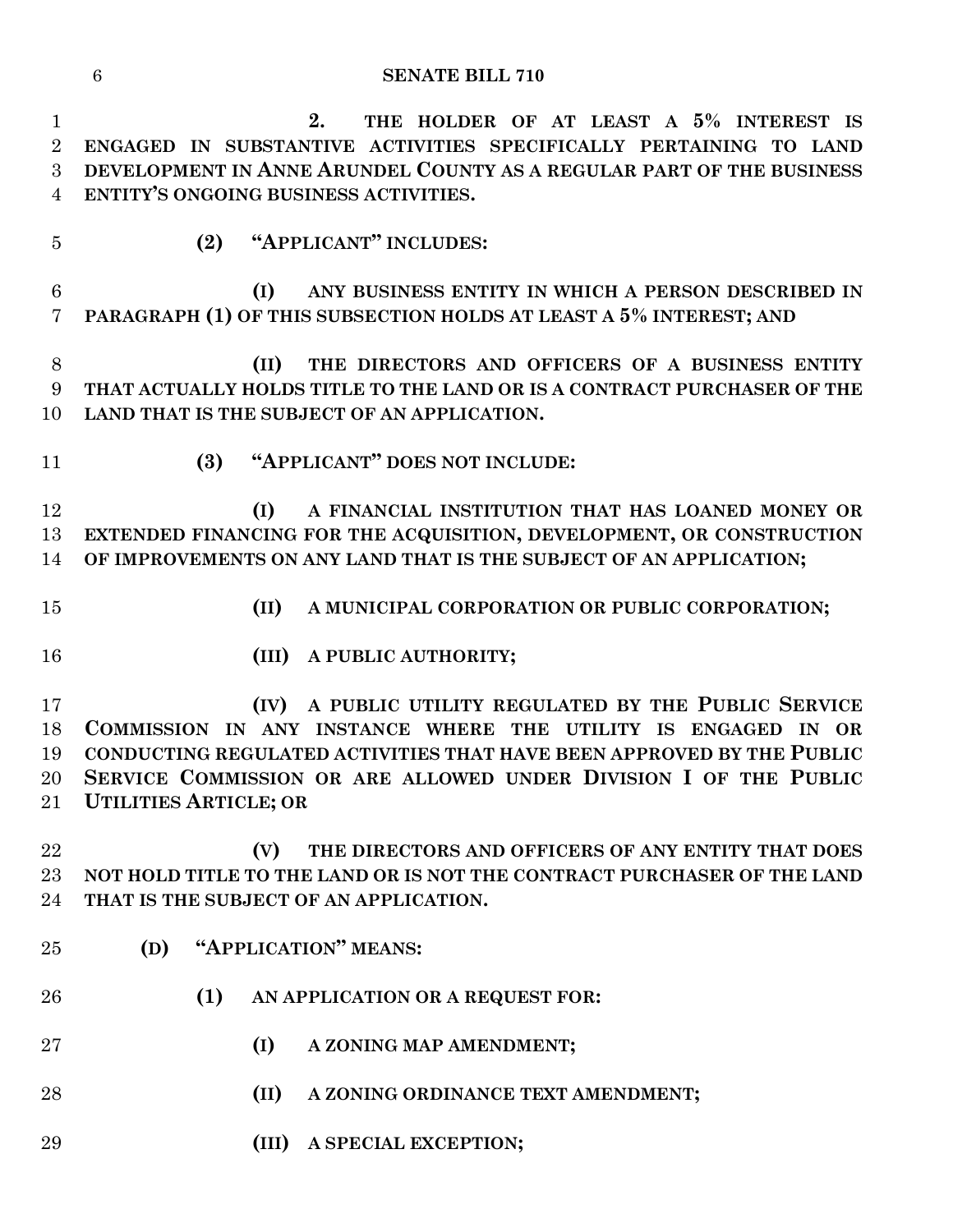| $\mathbf{1}$        |                                                                                                                     | (IV)  |              | A MODIFICATION;            |               |                                                     |             |              |               |
|---------------------|---------------------------------------------------------------------------------------------------------------------|-------|--------------|----------------------------|---------------|-----------------------------------------------------|-------------|--------------|---------------|
| $\overline{2}$<br>3 | SITE PLAN;                                                                                                          | (V)   |              |                            |               | A REVISION TO A SPECIAL EXCEPTION OR AN ASSOCIATED  |             |              |               |
| 4                   |                                                                                                                     | (VI)  |              |                            |               | AN EXPANSION OF A LEGAL NONCONFORMING USE;          |             |              |               |
| $\overline{5}$<br>6 | <b>ASSOCIATED SITE PLAN; OR</b>                                                                                     |       |              |                            |               | (VII) A REVISION TO A LEGAL NONCONFORMING USE OR AN |             |              |               |
| 7<br>8<br>9         | ORDINANCE, INCLUDING A REQUEST FOR A VARIANCE FROM ANY PROVISION OF<br>ANNE ARUNDEL COUNTY'S CRITICAL AREA PROGRAM; |       |              |                            |               | (VIII) A REQUEST FOR A VARIANCE FROM                | <b>THE</b>  |              | <b>ZONING</b> |
| 10                  | (2)                                                                                                                 |       |              | AN APPLICATION TO APPROVE: |               |                                                     |             |              |               |
| 11                  |                                                                                                                     | (I)   |              | A SKETCH PLAN;             |               |                                                     |             |              |               |
| 12                  |                                                                                                                     | (II)  |              | A FINAL PLAN;              |               |                                                     |             |              |               |
| 13                  |                                                                                                                     | (III) |              | A PRELIMINARY PLAN;        |               |                                                     |             |              |               |
| 14                  |                                                                                                                     | (IV)  |              | A SITE DEVELOPMENT PLAN;   |               |                                                     |             |              |               |
| 15<br>16            | DEVELOPMENT PLAN;                                                                                                   | (V)   | $\mathbf A$  | <b>GRADING</b>             | <b>PERMIT</b> | <b>ASSOCIATED</b>                                   | <b>WITH</b> | $\mathbf{A}$ | <b>SITE</b>   |
| 17                  | 18 DEVELOPMENT PLAN; OR                                                                                             | (VI)  | $\mathbf{A}$ | <b>BUILDING</b>            | <b>PERMIT</b> | <b>ASSOCIATED</b>                                   | <b>WITH</b> | A            | <b>SITE</b>   |
| 19                  |                                                                                                                     |       |              |                            |               | (VII) A PLANNED URBAN DEVELOPMENT; OR               |             |              |               |
| 20                  | (3)                                                                                                                 |       |              |                            |               | PARTICIPATION IN PASSING COMPREHENSIVE REZONING     |             |              |               |
| 21                  | LEGISLATION OR AN AMENDMENT TO COMPREHENSIVE REZONING LEGISLATION BY                                                |       |              |                            |               |                                                     |             |              |               |
| 22                  | APPEARANCE AT A PUBLIC HEARING, FILING A STATEMENT IN THE OFFICIAL                                                  |       |              |                            |               |                                                     |             |              |               |
| 23                  | RECORD, OR OTHER SIMILAR COMMUNICATION TO A MEMBER OF THE COUNTY                                                    |       |              |                            |               |                                                     |             |              |               |
| 24                  | COUNCIL, WHERE THE INTENT IS TO INTENSIFY THE ZONING CATEGORY                                                       |       |              |                            |               |                                                     |             |              |               |
| $25\,$              | APPLICABLE TO THE LAND OF THE APPLICANT.                                                                            |       |              |                            |               |                                                     |             |              |               |

 **(E) "AUTHORIZED CANDIDATE POLITICAL COMMITTEE" HAS THE MEANING STATED IN § 1–101 OF THE ELECTION LAW ARTICLE.**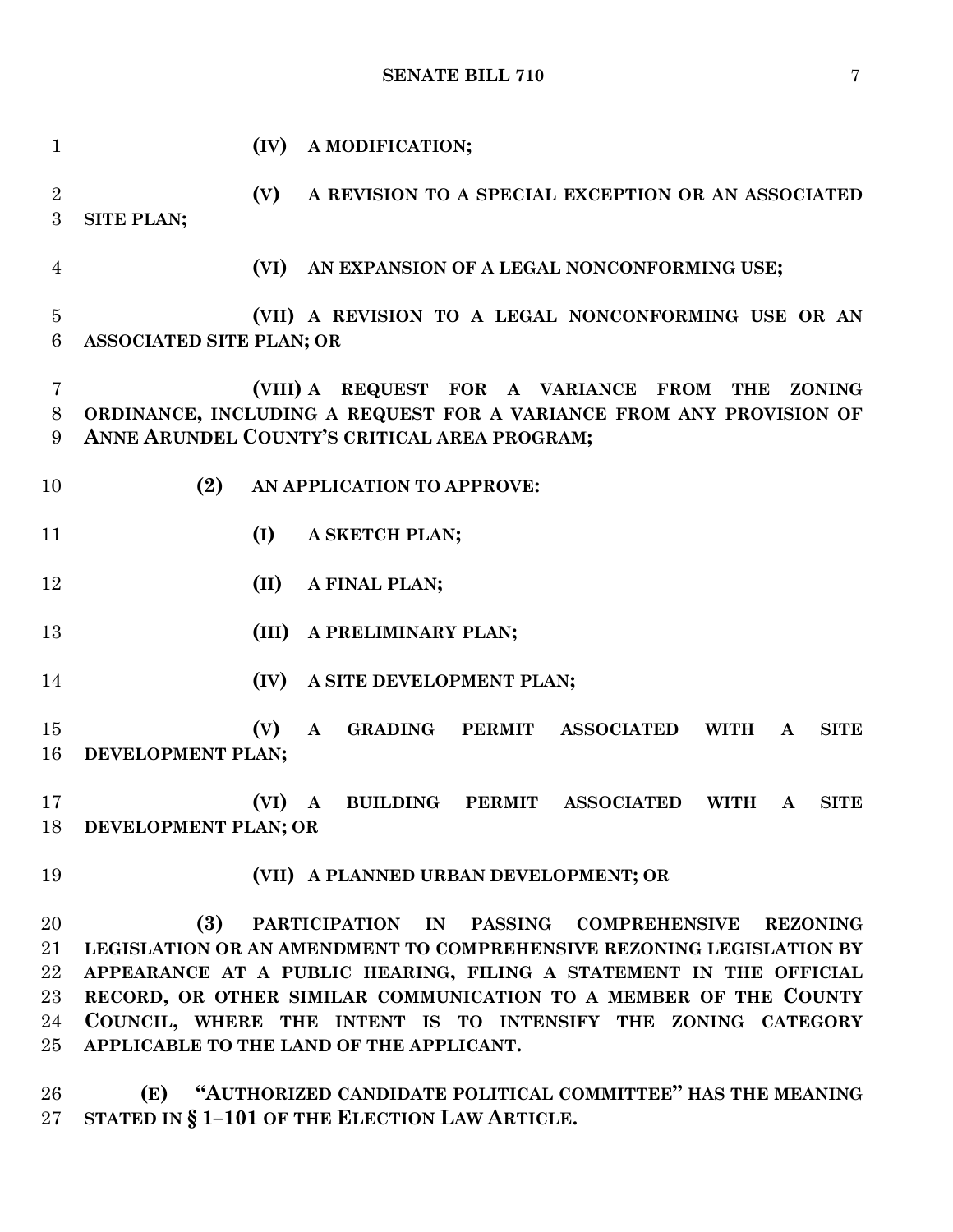|                        | 8                         | <b>SENATE BILL 710</b>                                                                   |
|------------------------|---------------------------|------------------------------------------------------------------------------------------|
| $\mathbf{1}$           | (F)                       | "BUSINESS ENTITY" MEANS:                                                                 |
| $\overline{2}$         |                           | (1)<br>A CORPORATION;                                                                    |
| 3                      |                           | (2)<br>A GENERAL PARTNERSHIP;                                                            |
| 4                      |                           | (3)<br>A JOINT VENTURE;                                                                  |
| $\overline{5}$         |                           | (4)<br>A LIMITED LIABILITY COMPANY;                                                      |
| 6                      |                           | (5)<br>A LIMITED PARTNERSHIP; OR                                                         |
| 7                      |                           | (6)<br>A SOLE PROPRIETORSHIP.                                                            |
| 8<br>9                 | (G)<br>OF CANDIDACY FOR:  | "CANDIDATE" MEANS AN INDIVIDUAL WHO FILES A CERTIFICATE<br>(1)                           |
| 10                     |                           | ELECTION TO THE COUNTY COUNCIL; OR<br>(I)                                                |
| 11                     |                           | <b>COUNTY EXECUTIVE.</b><br>(II)                                                         |
| 12<br>13               | EXECUTIVE.                | "CANDIDATE" INCLUDES AN INCUMBENT MEMBER OR COUNTY<br>(2)                                |
| 14<br>15 <sup>15</sup> | (H)                       | "CONTRIBUTION" HAS THE MEANING STATED IN § 1-101 OF THE<br><b>ELECTION LAW ARTICLE.</b>  |
| 16<br>17               | (I)                       | "CONTRIBUTOR" MEANS A PERSON OR BUSINESS ENTITY THAT MAKES A<br>QUALIFYING CONTRIBUTION. |
| 18<br>19               | $(\mathbf{J})$<br>COUNTY. | "COUNTY COUNCIL" MEANS THE COUNTY COUNCIL OF ANNE ARUNDEL                                |
| 20<br>$21\,$           | <b>ARUNDEL COUNTY.</b>    | (K) "COUNTY EXECUTIVE" MEANS THE COUNTY EXECUTIVE OF ANNE                                |
| $22\,$<br>$23\,$       | LAW ARTICLE.              | (L) "DONATION" HAS THE MEANING STATED IN § 13-306 OF THE ELECTION                        |
| 24                     | (M)                       | "IMMEDIATE FAMILY MEMBER" MEANS:                                                         |
| 25                     |                           | (1)<br>A SPOUSE;                                                                         |
|                        |                           |                                                                                          |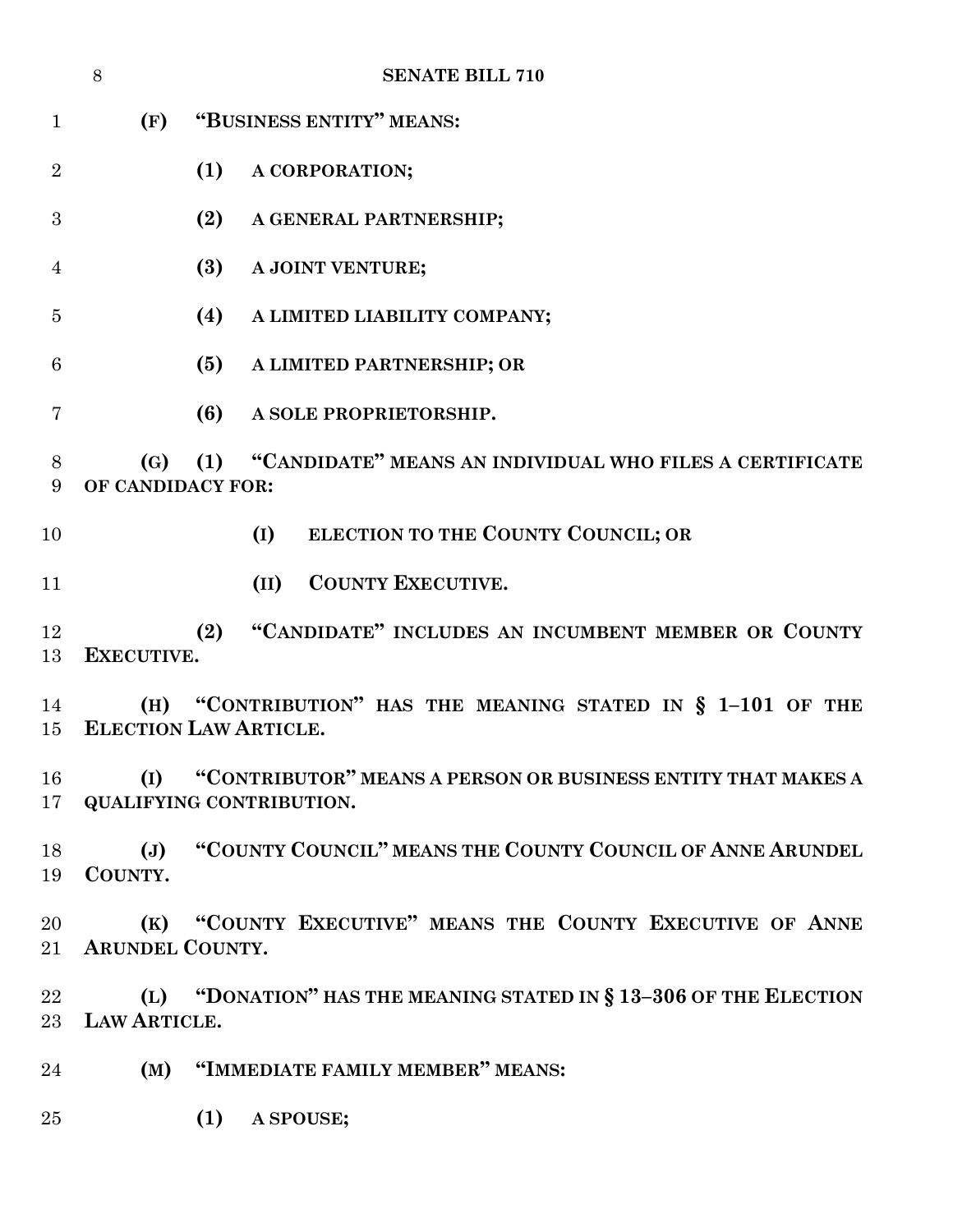| $\mathbf{1}$   | (2)<br>A CHILD;                                                         |
|----------------|-------------------------------------------------------------------------|
| $\overline{2}$ | (3)<br>A STEPCHILD;                                                     |
| 3              | (4)<br>A PARENT;                                                        |
| $\overline{4}$ | (5)<br>A SIBLING; OR                                                    |
| $\bf 5$        | (6)<br>A GRANDPARENT.                                                   |
| 6              | "MEMBER" INCLUDES ANY CANDIDATE OR PERSON DULY ELECTED OR<br>(N)        |
| 7              | APPOINTED WHO TAKES THE OATH OF OFFICE AS A MEMBER OF THE COUNTY        |
| 8              | COUNCIL.                                                                |
| 9              | "PENDENCY OF THE APPLICATION" MEANS THE TIME BETWEEN<br>(1)<br>(0)      |
| 10             | THE ACCEPTANCE OF A FILING OF AN APPLICATION BY THE APPROPRIATE AGENCY  |
| 11             | AND EXPIRATION OF THE TIME UNDER WHICH AN APPEAL ON THE APPLICATION MAY |
| 12             | BE TAKEN.                                                               |
|                |                                                                         |
| 13             | "PENDENCY OF THE APPLICATION" DOES NOT INCLUDE A PERIOD<br>(2)          |
| 14             | <b>DURING WHICH:</b>                                                    |
|                |                                                                         |
| 15             | (I)<br>ACTION ON THE APPLICATION IS UNDER JUDICIAL REVIEW;              |
| 16             | <b>OR</b>                                                               |
|                |                                                                         |
| 17             | (II)<br>JUDICIAL REVIEW MAY BE REQUESTED.                               |
|                |                                                                         |
| 18             | "POLITICAL ACTION COMMITTEE" HAS THE MEANING STATED IN § 1-101<br>(P)   |
| 19             | OF THE ELECTION LAW ARTICLE.                                            |
|                |                                                                         |
| 20             | "QUALIFYING CONTRIBUTION" MEANS A CONTRIBUTION OR DONATION:<br>(Q)      |
|                |                                                                         |
| 21             | BY A PERSON OR ATTRIBUTED TO A PERSON THAT IS TO OR FOR<br>(1)          |
| 22             | THE BENEFIT OF A CANDIDATE, MEMBER, OR COUNTY EXECUTIVE; AND            |
|                |                                                                         |
| $23\,$         | MADE ON OR AFTER APRIL 8, 2019.<br>(2)                                  |
|                |                                                                         |
| 24             | "SLATE" HAS THE MEANING STATED IN § 1-101 OF THE ELECTION LAW<br>(R)    |
| 25             | ARTICLE.                                                                |
|                |                                                                         |
| 26             | "TREASURER" HAS THE MEANING STATED IN § 1-101 OF THE ELECTION<br>(S)    |
| $27\,$         | LAW ARTICLE.                                                            |
|                |                                                                         |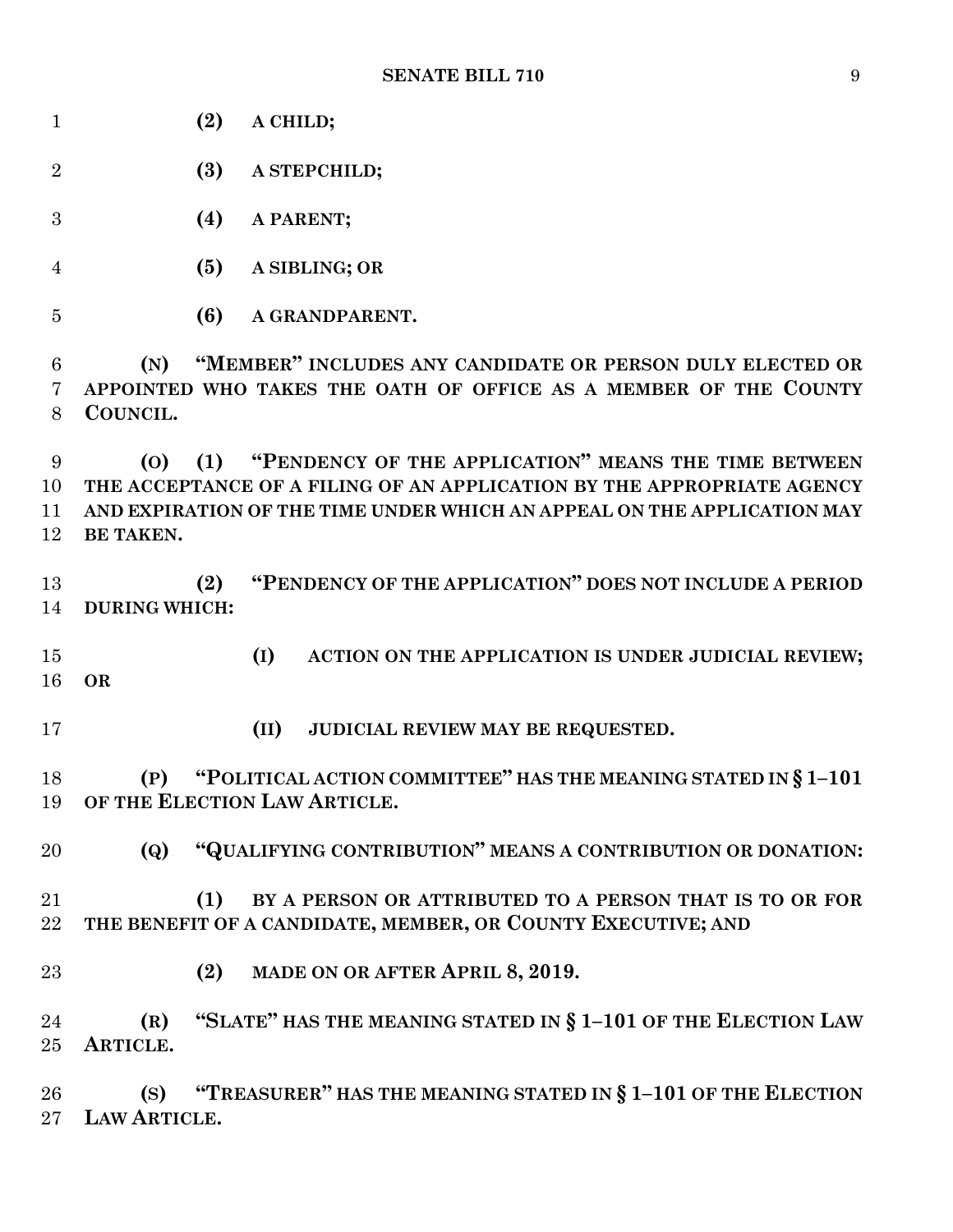**5–870.**

 **(A) (1) AN APPLICANT OR AGENT OF THE APPLICANT, OR AN IMMEDIATE FAMILY MEMBER OF AN APPLICANT OR AGENT OF THE APPLICANT, MAY NOT MAKE A QUALIFYING CONTRIBUTION TO A CANDIDATE DURING THE PENDENCY OF AN APPLICATION.**

 **(2) A POLITICAL ACTION COMMITTEE UNDER THE DIRECTION OR CONTROL OF THE APPLICANT OR AGENT, OR IMMEDIATE FAMILY MEMBER OF AN APPLICANT OR AGENT, MAY NOT MAKE A TRANSFER TO A CANDIDATE'S AUTHORIZED CANDIDATE CAMPAIGN COMMITTEE OR A SLATE TO WHICH THE CANDIDATE BELONGS.**

 **(B) (1) EXCEPT AS PROVIDED IN PARAGRAPH (2) OF THIS SUBSECTION, AFTER AN APPLICATION HAS BEEN FILED, A MEMBER MAY NOT VOTE OR PARTICIPATE IN ANY WAY IN THE PROCEEDING ON THE APPLICATION IF THE MEMBER, DURING THE 48–MONTH PERIOD BEFORE THE FILING OF THE APPLICATION, RECEIVED OR WAS THE BENEFICIARY OF A QUALIFYING CONTRIBUTION DURING THE 48–MONTH PERIOD BEFORE THE FILING OF THE APPLICATION OR DURING THE PENDENCY OF THE APPLICATION FROM ANY OF THE APPLICANTS OR THE AGENTS OF THE APPLICANTS, OR THE IMMEDIATE FAMILY MEMBERS OF ANY OF THE APPLICANTS OR AGENTS OF THE APPLICANTS.**

 **(2) A MEMBER IS NOT SUBJECT TO THE REQUIREMENTS OF PARAGRAPH (1) OF THIS SUBSECTION IF:**

 **(I) 1. A TRANSFER TO THE MEMBER'S AUTHORIZED CANDIDATE POLITICAL COMMITTEE OR A SLATE TO WHICH THE MEMBER BELONGS OR BELONGED DURING THE 48–MONTH PERIOD BEFORE THE FILING OF THE APPLICATION WAS MADE BY A POLITICAL ACTION COMMITTEE TO WHICH AN APPLICANT OR AGENT, OR IMMEDIATE FAMILY MEMBER OF AN APPLICANT OR AGENT, HAD MADE A CONTRIBUTION;**

 **2. THE APPLICANT, AGENT, OR IMMEDIATE FAMILY MEMBER MADE THE CONTRIBUTION TO THE POLITICAL ACTION COMMITTEE WITHOUT ANY INTENT TO SUBVERT THE PURPOSES OF THIS SUBTITLE;**

 **3. THE APPLICANT'S, AGENT'S, OR IMMEDIATE FAMILY MEMBER'S CONTRIBUTION TO THE POLITICAL ACTION COMMITTEE AND THE POLITICAL ACTION COMMITTEE'S TRANSFER ARE DISCLOSED IN AN AFFIDAVIT; AND**

 **4. THE TRANSFER IS RETURNED TO THE POLITICAL ACTION COMMITTEE BY THE MEMBER, OR THE CONTRIBUTION IS RETURNED TO THE**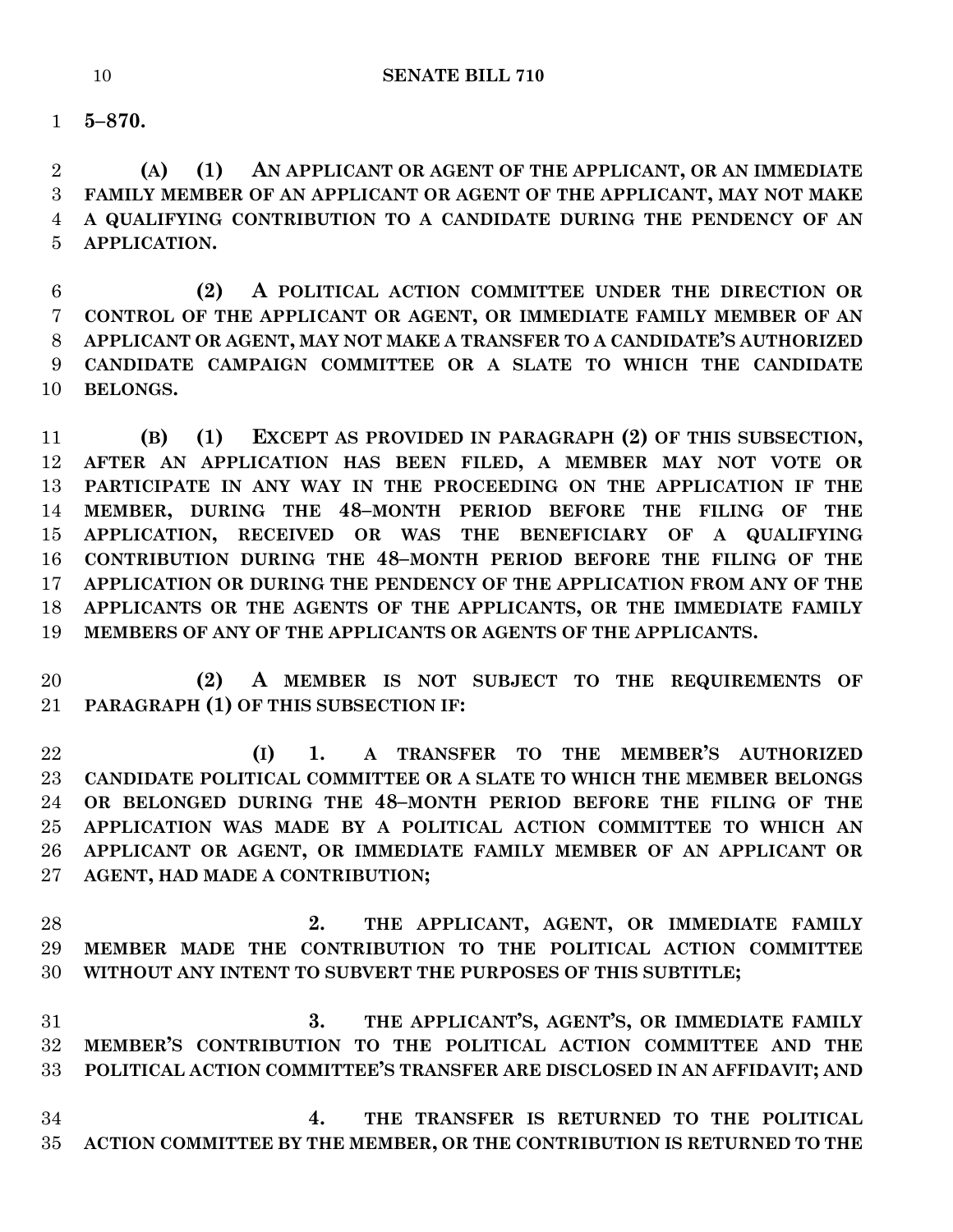**APPLICANT, AGENT, OR IMMEDIATE FAMILY MEMBER BY THE POLITICAL ACTION COMMITTEE WITHIN 10 DAYS OF THE APPLICATION BEING FILED; OR (II) DURING THE 48–MONTH PERIOD BEFORE THE FILING OF THE APPLICATION: 1. AN APPLICANT, AGENT, OR IMMEDIATE FAMILY MEMBER OF AN APPLICANT OR AGENT MADE A DONATION OR CONTRIBUTION FOR THE BENEFIT OF A CANDIDATE TO: A. A POLITICAL ACTION COMMITTEE REQUIRED TO FILE A DISCLOSURE REPORT UNDER § 13–309.1 OF THE ELECTION LAW ARTICLE; B. A PERSON REQUIRED TO FILE AN INDEPENDENT EXPENDITURE REPORT UNDER § 13–306 OF THE ELECTION LAW ARTICLE; OR C. A PERSON REQUIRED TO FILE AN ELECTIONEERING COMMUNICATION REPORT UNDER § 13–307 OF THE ELECTION LAW ARTICLE; 2. AN APPLICANT, AGENT, OR IMMEDIATE FAMILY MEMBER OF AN APPLICANT OR AGENT MADE THE DONATION OR CONTRIBUTION TO THE POLITICAL ACTION COMMITTEE OR PERSON WITHOUT ANY INTENT TO SUBVERT THE PURPOSES OF THIS SUBTITLE; 3. AN APPLICANT, AGENT, OR IMMEDIATE FAMILY MEMBER OF AN APPLICANT OR AGENT DISCLOSED THE DONATION OR CONTRIBUTION TO THE POLITICAL ACTION COMMITTEE OR PERSON; 4. AN APPLICANT, AGENT, OR IMMEDIATE FAMILY MEMBER OF AN APPLICANT OR AGENT DISCLOSED THE EXPENDITURES THAT SUPPORT THE CANDIDATE IN AN AFFIDAVIT; AND 5. THE POLITICAL ACTION COMMITTEE OR PERSON RETURNED THE DONATION OR CONTRIBUTION TO THE APPLICANT, AGENT, OR IMMEDIATE FAMILY MEMBER WITHIN 10 DAYS OF THE APPLICATION BEING FILED. (C) (1) AFTER AN APPLICATION IS FILED, THE APPLICANT SHALL FILE AN AFFIDAVIT UNDER OATH: (I) 1. STATING TO THE BEST OF THE APPLICANT'S INFORMATION, KNOWLEDGE, AND BELIEF THAT DURING THE 48–MONTH PERIOD BEFORE THE FILING OF THE APPLICATION AND DURING THE PENDENCY OF THE APPLICATION, THE APPLICANT OR AN IMMEDIATE FAMILY MEMBER OF THE**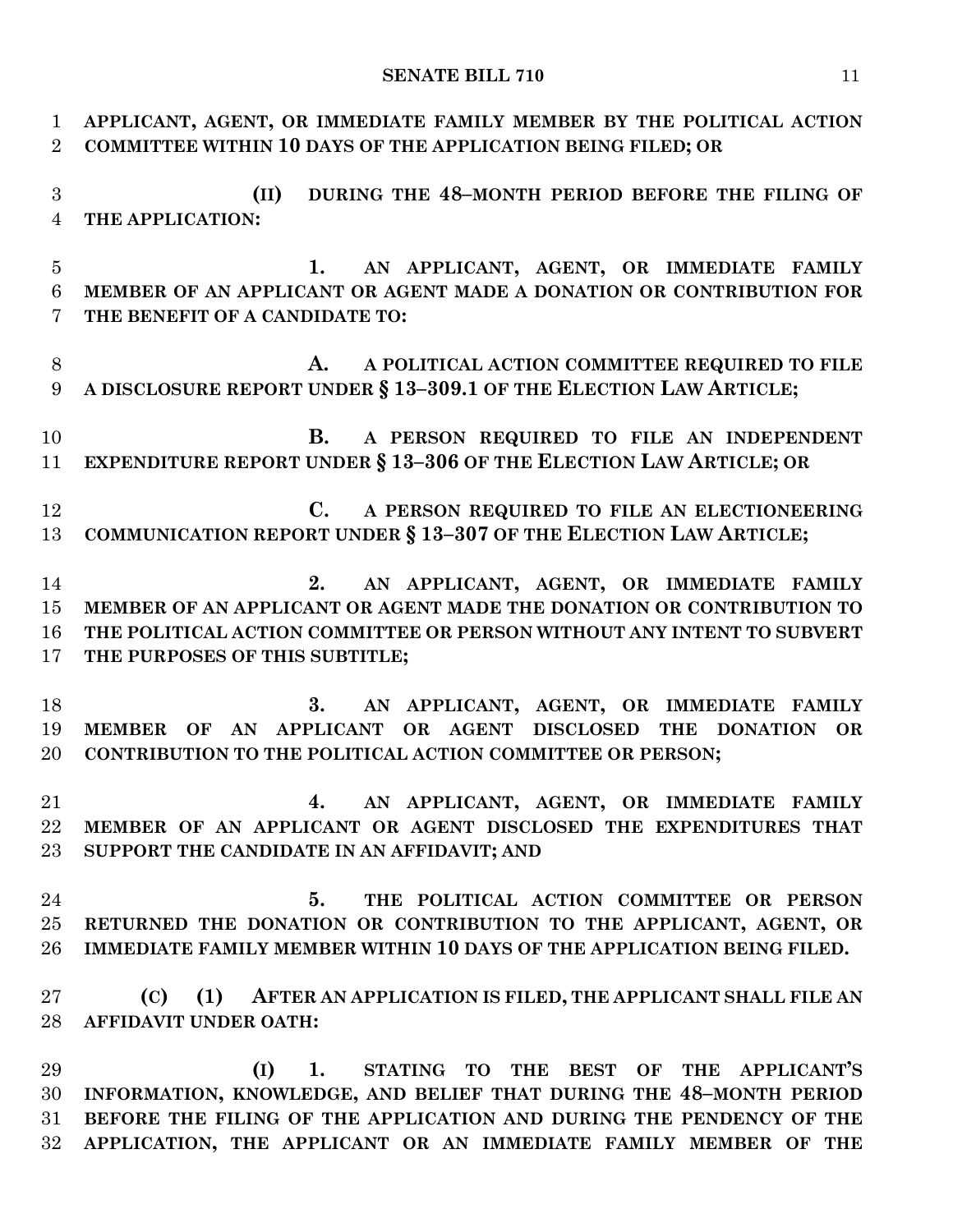|                                | 12<br><b>SENATE BILL 710</b>                                                                                                           |
|--------------------------------|----------------------------------------------------------------------------------------------------------------------------------------|
| $\mathbf{1}$                   | APPLICANT HAS NOT MADE ANY QUALIFYING CONTRIBUTION TO:                                                                                 |
| $\overline{2}$                 | A MEMBER'S TREASURER;<br>A.                                                                                                            |
| $\mathbf{3}$<br>$\overline{4}$ | <b>B.</b><br>A MEMBER'S AUTHORIZED CANDIDATE POLITICAL<br><b>COMMITTEE;</b>                                                            |
| $\overline{5}$<br>6<br>7       | C.<br>A SLATE TO WHICH THE MEMBER BELONGS OR<br>BELONGED DURING THE 48-MONTH PERIOD BEFORE THE FILING OF THE<br><b>APPLICATION; OR</b> |
| 8                              | D.<br>A PERSON THAT MADE EXPENDITURES BENEFITING                                                                                       |
| 9                              | THE MEMBER DURING THE 48-MONTH PERIOD BEFORE THE FILING OF THE                                                                         |
| 10                             | APPLICATION AND IS REQUIRED TO FILE A REPORT UNDER § 13-306 OR § 13-307 OF                                                             |
| 11                             | THE ELECTION LAW ARTICLE;                                                                                                              |
|                                |                                                                                                                                        |
| 12                             | 2.<br>DISCLOSING, IF A QUALIFYING CONTRIBUTION                                                                                         |
| 13                             | SPECIFIED UNDER ITEM 1 OF THIS ITEM WAS MADE, THE NAME OF THE MEMBER TO                                                                |
| 14                             | WHOSE TREASURER, AUTHORIZED CANDIDATE POLITICAL COMMITTEE, SLATE TO                                                                    |
| 15                             | WHICH THE MEMBER BELONGS OR BELONGED DURING THE 48-MONTH PERIOD                                                                        |
| 16                             | BEFORE THE FILING OF THE APPLICATION, OR PERSON SPECIFIED UNDER ITEM 1D                                                                |
| 17                             | OF THIS ITEM THE QUALIFYING CONTRIBUTION WAS MADE; AND                                                                                 |
|                                |                                                                                                                                        |
| 18                             | STATING TO THE BEST OF<br>THE APPLICANT'S<br>(II)<br>1.                                                                                |
| 19                             | INFORMATION, KNOWLEDGE, AND BELIEF THAT DURING THE 48-MONTH PERIOD                                                                     |
| 20                             | BEFORE THE FILING OF THE APPLICATION AND DURING THE PENDENCY OF THE                                                                    |
| $21\,$                         | APPLICATION, THE APPLICANT OR AN IMMEDIATE FAMILY MEMBER OF THE                                                                        |
| $22\,$                         | APPLICANT HAS NOT SOLICITED ANY PERSON OR BUSINESS ENTITY TO MAKE A                                                                    |
| 23                             | QUALIFYING CONTRIBUTION TO A MEMBER'S TREASURER, A MEMBER'S                                                                            |
| 24                             | AUTHORIZED CANDIDATE POLITICAL COMMITTEE, A SLATE TO WHICH THE MEMBER                                                                  |
| $25\,$                         | BELONGS OR BELONGED DURING THE 48-MONTH PERIOD BEFORE THE FILING OF                                                                    |
| 26                             | THE APPLICATION, OR A PERSON SPECIFIED UNDER ITEM (I)1D OF THIS                                                                        |
| 27                             | PARAGRAPH; OR                                                                                                                          |

 **2. DISCLOSING, IF A SOLICITED QUALIFYING CONTRIBUTION SPECIFIED UNDER ITEM 1 OF THIS ITEM WAS MADE, THE NAME OF THE MEMBER TO WHOSE TREASURER, AUTHORIZED CANDIDATE POLITICAL COMMITTEE, SLATE TO WHICH THE MEMBER BELONGS OR BELONGED DURING THE 48–MONTH PERIOD BEFORE THE FILING OF THE APPLICATION, OR PERSON SPECIFIED UNDER ITEM (I)1D OF THIS PARAGRAPH THE QUALIFYING CONTRIBUTION WAS MADE.**

- 
- **(2) THE AFFIDAVIT SHALL BE FILED AT LEAST 30 CALENDAR DAYS**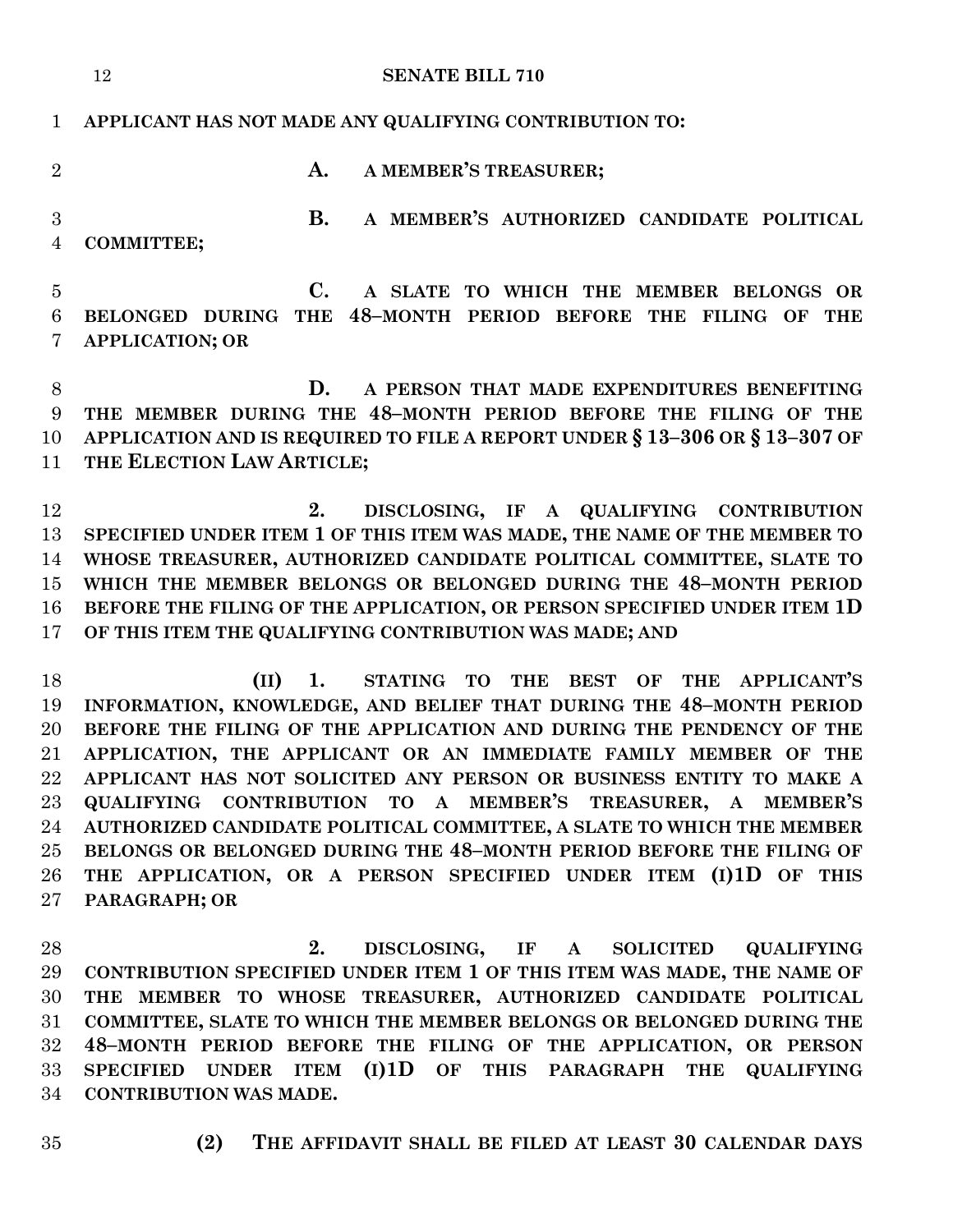| $\mathbf{1}$     | BEFORE CONSIDERATION OF THE APPLICATION BY THE COUNTY COUNCIL.                  |
|------------------|---------------------------------------------------------------------------------|
| $\boldsymbol{2}$ | A SUPPLEMENTAL AFFIDAVIT SHALL BE FILED WHENEVER A<br>(3)                       |
| 3                | QUALIFYING CONTRIBUTION IS MADE AFTER THE ORIGINAL AFFIDAVIT WAS FILED.         |
| 4                | AN APPLICANT IS NOT REQUIRED<br>(4)<br>(I)<br>TO<br><b>ANY</b><br><b>MAKE</b>   |
| $\overline{5}$   | REPRESENTATIONS IN THE AFFIDAVIT RELATING TO THE ACTIONS OF ANYONE              |
| 6<br>7           | OTHER THAN THAT APPLICANT OR AN IMMEDIATE FAMILY MEMBER OF THE<br>APPLICANT.    |
| 8                | ANYONE WITH AUTHORITY TO ACT ON BEHALF OF AND BIND<br>(II)                      |
| 9<br>10          | A BUSINESS ENTITY MAY EXECUTE AN AFFIDAVIT ON BEHALF OF THE BUSINESS<br>ENTITY. |
| 11               | THE ONLY DISCLOSURES REQUIRED UNDER THE AFFIDAVIT ARE<br>(5)                    |
| 12               | THOSE INVOLVING INDIVIDUALS OR BUSINESS ENTITIES THAT WOULD BE SUBJECT          |
| 13               | TO THIS PART.                                                                   |
| 14               | (1)<br>AN AGENT SHALL FILE AN AFFIDAVIT IN AN APPLICATION ONLY IF:<br>(D)       |
| 15               | THE AGENT HAS ACTED ON BEHALF OF THE APPLICANT<br>(I)                           |
| 16               | WITH REGARD TO THE SPECIFIC APPLICATION; AND                                    |
| 17               | DURING THE 48-MONTH PERIOD BEFORE THE FILING OF<br>(II)                         |
| 18               | THE APPLICATION AND DURING THE PENDENCY OF THE APPLICATION AND AFTER            |
| 19               | BECOMING AN AGENT OF THE APPLICANT:                                             |
| 20               | 1.<br>THE AGENT OR AN IMMEDIATE FAMILY MEMBER OF                                |
| 21               | THE AGENT HAS MADE A QUALIFYING CONTRIBUTION TO A MEMBER, A MEMBER'S            |
| $22\,$           | AUTHORIZED CANDIDATE POLITICAL COMMITTEE, A SLATE TO WHICH THE MEMBER           |
| 23               | BELONGS OR BELONGED DURING THE 48-MONTH PERIOD BEFORE THE FILING OF             |
| 24               | THE APPLICATION, OR PERSON SPECIFIED UNDER SUBSECTION (C)(I)1D OF THIS          |
| $25\,$           | <b>SECTION; OR</b>                                                              |
| 26               | 2.<br>THE AGENT OR AN IMMEDIATE FAMILY MEMBER OF                                |
| 27               | THE AGENT HAS SOLICITED ANY PERSON TO MAKE A QUALIFYING CONTRIBUTION TO         |
| 28               | A MEMBER'S TREASURER, A MEMBER'S AUTHORIZED CANDIDATE POLITICAL                 |
| 29               | COMMITTEE, A SLATE TO WHICH THE MEMBER BELONGS OR BELONGED DURING THE           |
| 30               | 48-MONTH PERIOD BEFORE THE FILING OF THE APPLICATION, OR PERSON                 |
| 31               | SPECIFIED UNDER SUBSECTION (C)(I)1D OF THIS SECTION.                            |
|                  |                                                                                 |

 **(2) NOTWITHSTANDING PARAGRAPH (1)(II) OF THIS SUBSECTION, AN AGENT SHALL DISCLOSE IN THE AFFIDAVIT A QUALIFYING CONTRIBUTION MADE**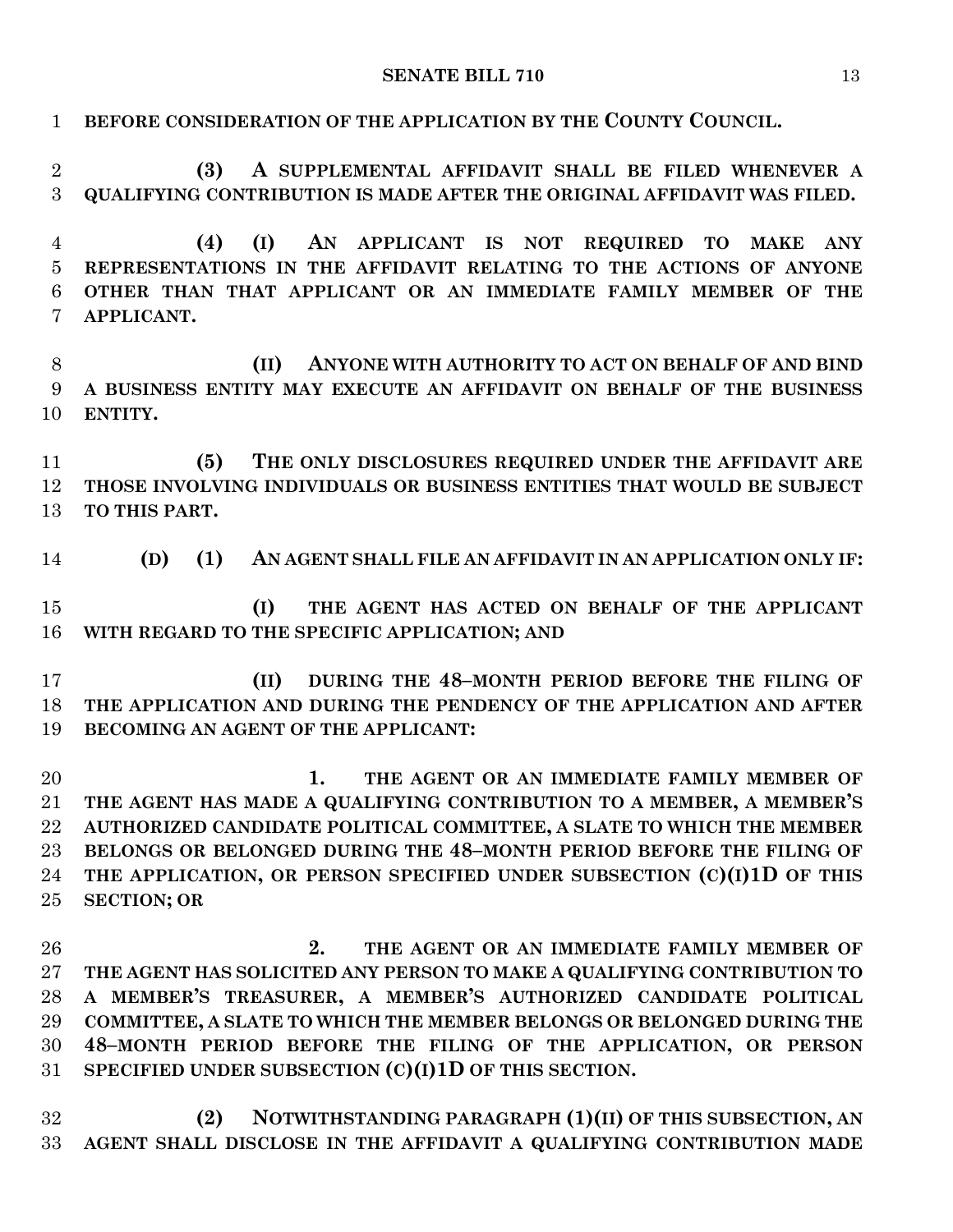**BEFORE BECOMING AN AGENT IF THE AGENT OR AN IMMEDIATE FAMILY MEMBER OF THE AGENT: (I) MADE THE QUALIFYING CONTRIBUTION BY PREARRANGEMENT OR IN COORDINATION WITH ONE OR MORE APPLICANTS; OR**

 **(II) ACTED AS AN AGENT AS TO ANY OTHER APPLICATION FILED DURING THE 48–MONTH PERIOD BEFORE THE FILING OF THE APPLICATION.**

 **(E) (1) EXCEPT AS PROVIDED IN PARAGRAPH (2) OF THIS SUBSECTION, A CONTRIBUTOR, MEMBER, OR POLITICAL ACTION COMMITTEE IS SUBJECT TO THIS PART IF A QUALIFYING CONTRIBUTION IS MADE BY THE CONTRIBUTOR OR A TRANSFER IS MADE BY THE POLITICAL ACTION COMMITTEE TO:**

**(I) THE CANDIDATE;**

**(II) THE CANDIDATE'S CONTINUING POLITICAL COMMITTEE; OR**

 **(III) A SLATE TO WHICH THE MEMBER BELONGS OR BELONGED DURING THE 48–MONTH PERIOD BEFORE THE FILING OF THE APPLICATION.**

**(2) THIS PART DOES NOT APPLY TO:**

 **(I) ANY TRANSFER TO THE AUTHORIZED CANDIDATE POLITICAL COMMITTEE OF A MEMBER BY AN AUTHORIZED CANDIDATE POLITICAL COMMITTEE OF ANOTHER INDIVIDUAL RUNNING FOR ELECTIVE OFFICE OR SLATE; OR**

 **(II) A CONTRIBUTION OR TRANSFER TO THE ANNE ARUNDEL COUNTY OR STATE CENTRAL COMMITTEE OF A POLITICAL PARTY, EVEN IF THE CENTRAL COMMITTEE SUPPORTS A CANDIDATE.**

 **(3) (I) A PERSON MAY NOT MAKE A QUALIFYING CONTRIBUTION IN VIOLATION OF THIS PART.**

 **(II) IF A QUALIFYING CONTRIBUTION IS MADE IN VIOLATION OF THIS PART, THE QUALIFYING CONTRIBUTION SHALL BE RETURNED TO THE PERSON WHO MADE THE QUALIFYING CONTRIBUTION.**

 **(F) AN APPLICANT OR AGENT OR IMMEDIATE FAMILY MEMBER OF THE APPLICANT OR AGENT MAY NOT TAKE ANY ACTION, DIRECTLY OR INDIRECTLY, WITH THE INTENT TO CIRCUMVENT THE INTENT OF THIS PART.**